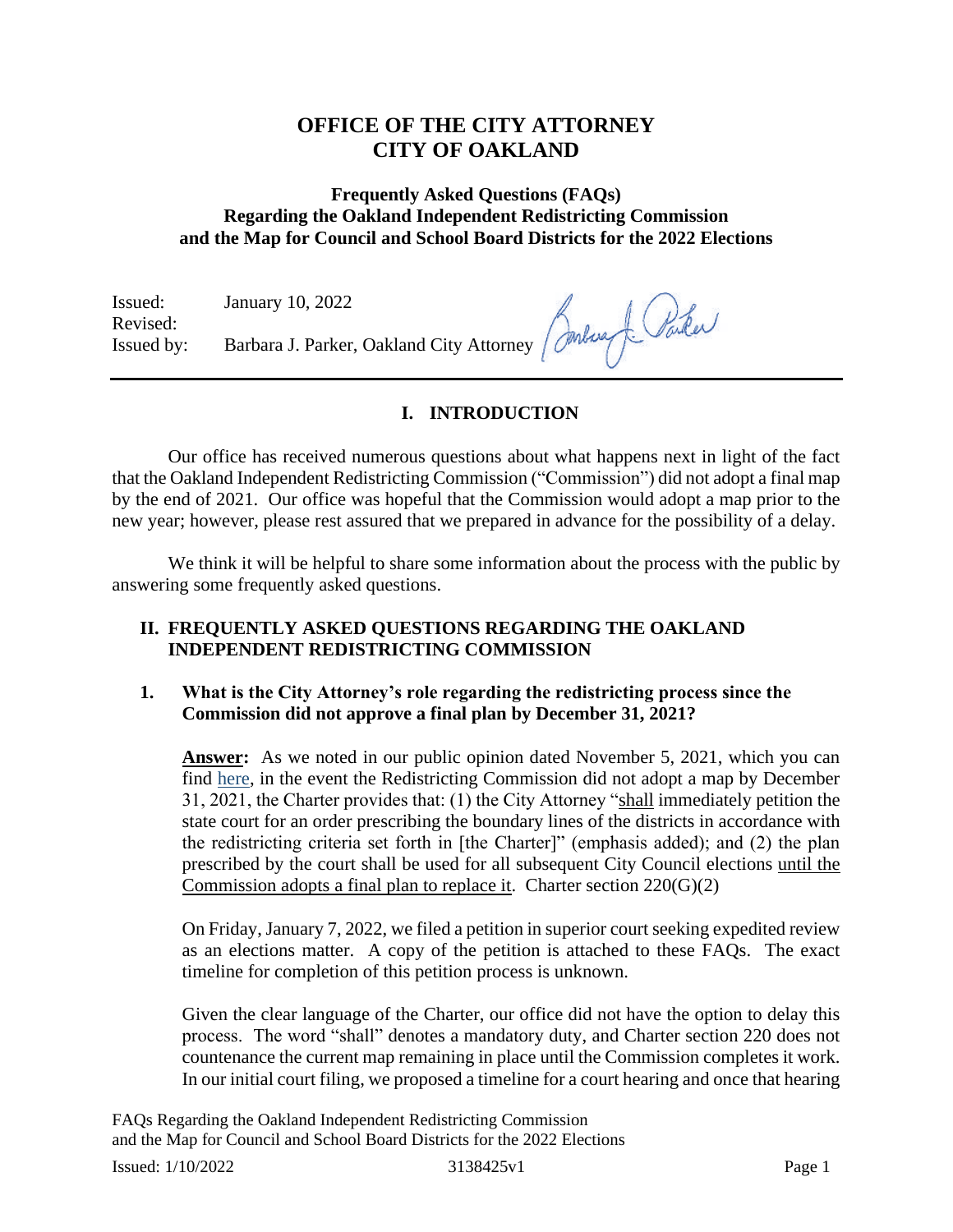schedule is set, we anticipate working with the consultant to propose an interim map that complies with all of the Charter redistricting requirements.

## **2. Can the existing boundaries of the seven (7) City Council and School Board districts remain in effect until the Commission approves a final map?**

**Answer:** As we advised in our answer to FAQ #1, above, the City Attorney has a mandatory duty to submit a map to the state court. Moreover, the map must comply with the Charter, the federal Voting Rights Act, and the California Voting Rights Act. To the extent populations levels in one or more districts changed between the 2010 U.S. census and the 2020 census, the City Attorney may be legally required to propose new district boundaries.

## **3. What is the role of the City Council, School Board, and/or their individual members in the redistricting process?**

**Answer:** In terms of filing the Charter-mandated petition in state court for an order prescribing the boundary lines of the Council and School Board districts and subsequent court proceedings, the Charter does not provide a role for City Council to play. Upon review of the legislative history for section 220 of the Charter, it is clear that the intent was to remove the Council from the redistricting process. Accordingly, our office will work directly with the consultant to identify an interim map to present to the court that meets the above-mentioned criteria.

# **4. What is the Commission's role in the redistricting process since the Commission did not approve a map by the Charter's December 31, 2021 deadline?**

**Answer:** Regarding the role of the Redistricting Commission going forward, its job under the Charter is to continue working diligently to adopt a final map. Even though the December 31, 2021, deadline has passed, and the Charter required that the City Attorney file a petition in court, the Commission's map – once adopted - will ultimately supersede any map contemplated by the court during the petition process. Indeed, depending on the timing, it is possible that the Commission's map will be in place for the next election.

#### **5. What options do individual members of the City Council and School Board have regarding expressing their views about and/or advocating for particular maps?**

**Answer:** Given the importance of the Commission's mission, the public is very interested in the Commission's ongoing work. But it remains imperative that the Redistricting Commission continue to function independently. It is inevitable and understandable that various members of the City Council and School Board will be following the process closely.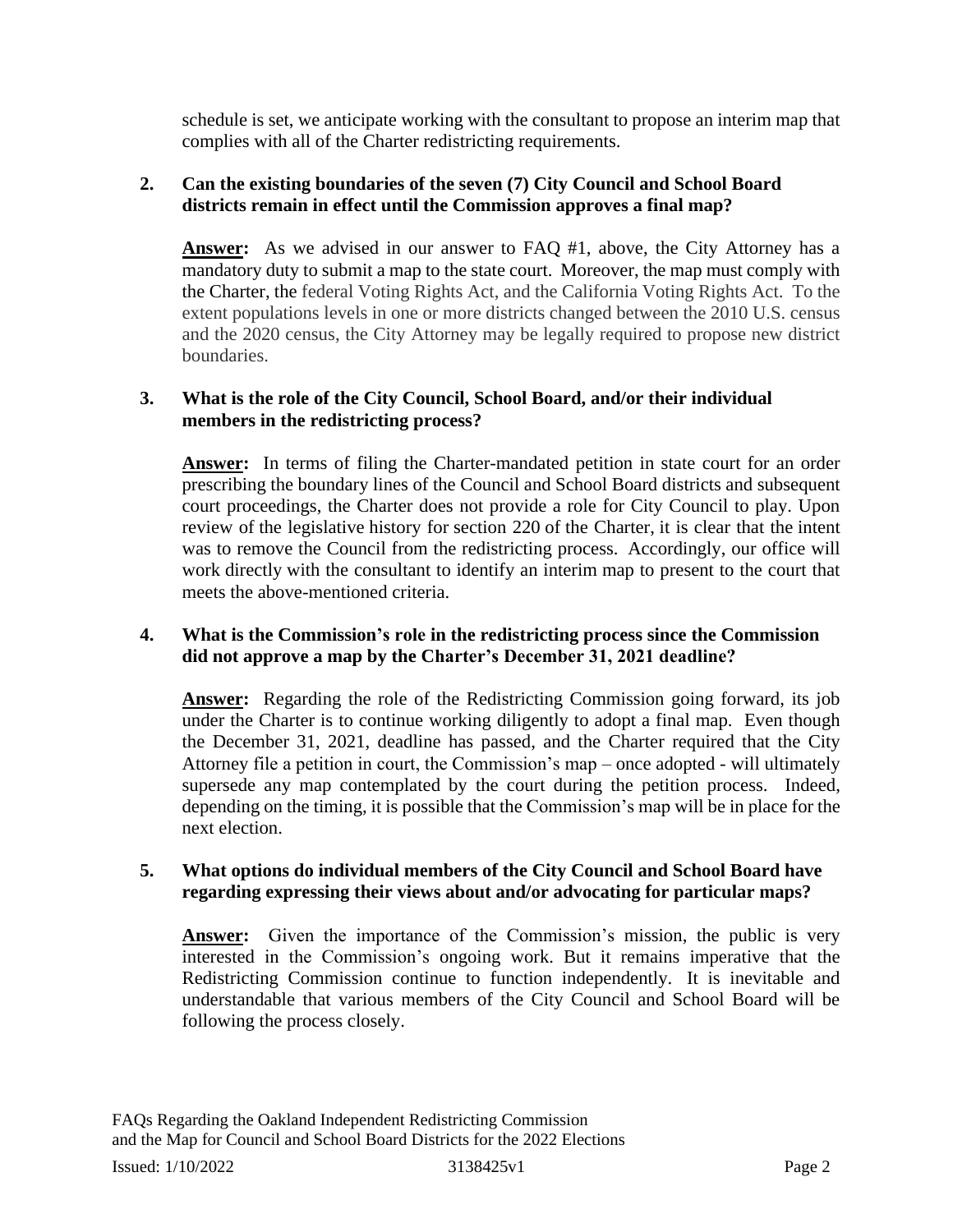Our office is not aware of any legal restrictions on said members' ability to express their opinions on the process in public settings, nor are we aware of any prohibitions against those members issuing public statements or public writings to the Commission, their constituents or the public.

## **6. What obligations do Commission members have if they have communications with individual members of the City Council or School Board?**

**Answer:** Charter section 220(I) requires that Commissioners disclose all contacts with incumbent members of the City Council and School Board regarding matters before the Commission.

Attachment A: Verified Petition for Writ of Mandate filed January 7, 2022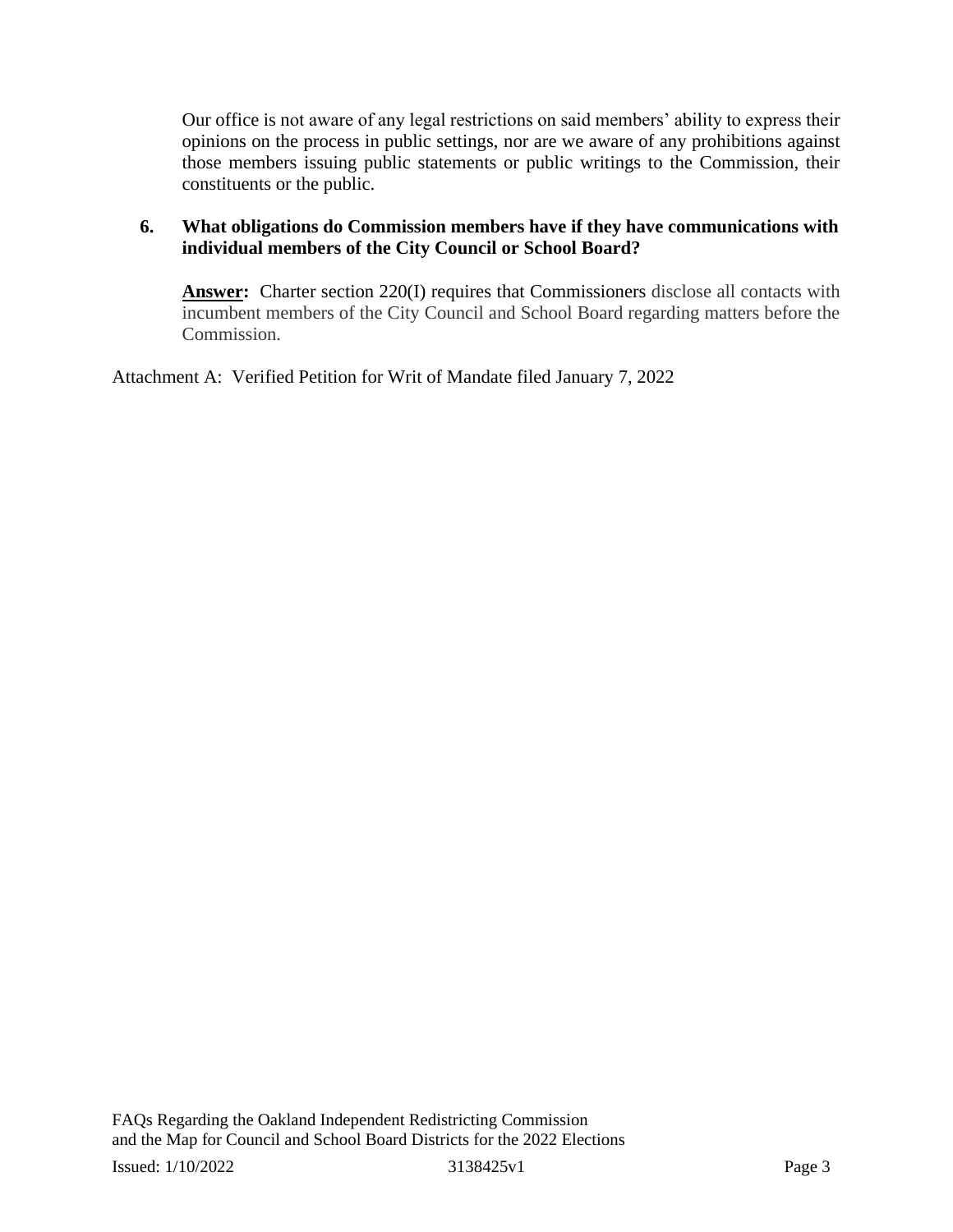FAQs Regarding the Oakland Independent Redistricting Commission and the Map for Council and School Board Districts for the 2022 Elections

Issued: 1/10/2022

Attachment A

Verified Petition for Writ of Mandate filed January 7, 2022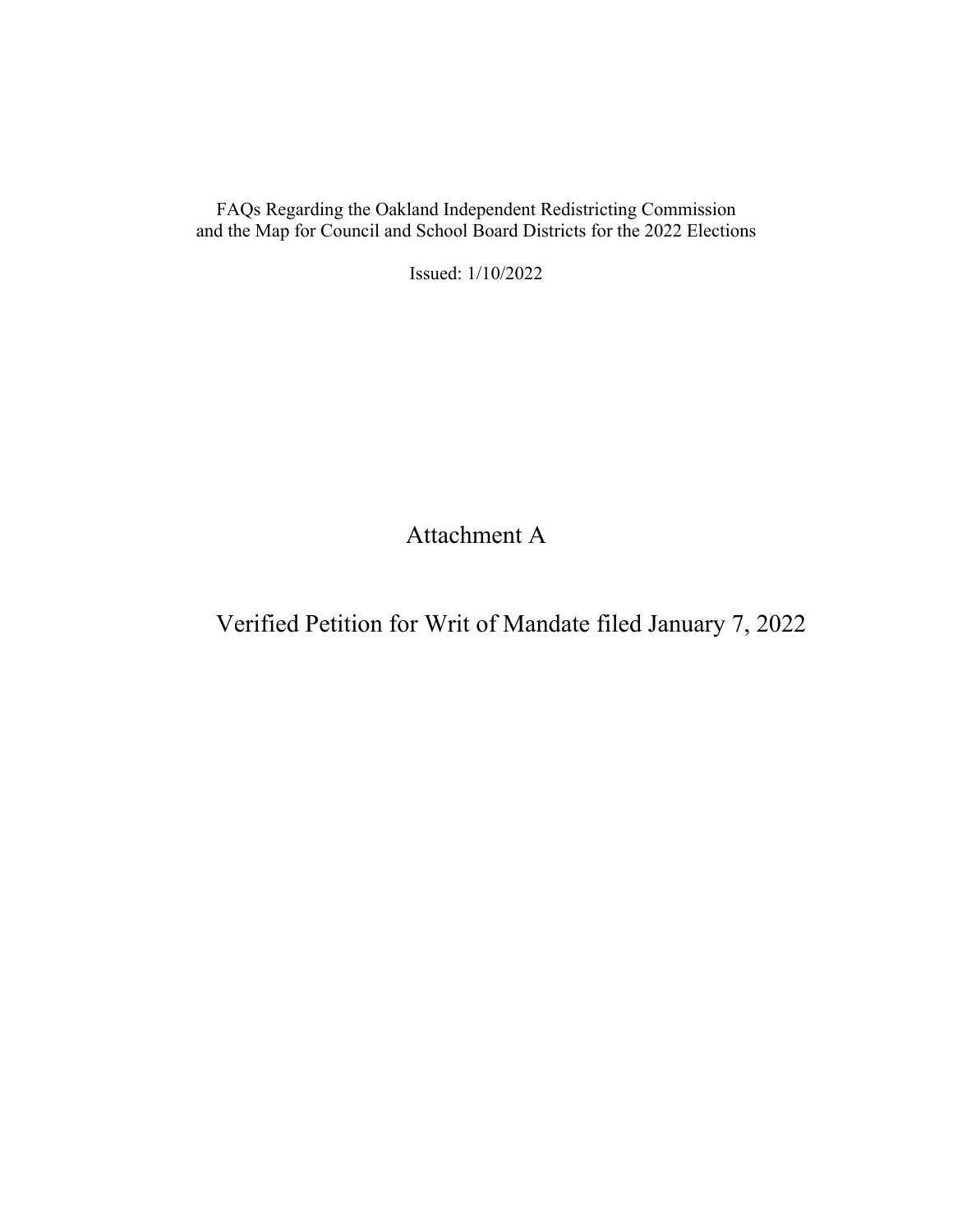| 1<br>2<br>3<br>4<br>5<br>6<br>7<br>8<br>9<br>10<br>11 | KAREN GETMAN, State Bar No. 136285<br>THOMAS A. WILLIS, State Bar No. 160989<br>KRISTEN MAH ROGERS, State Bar No. 274672<br><b>OLSON REMCHO LLP</b><br>1901 Harrison Street, Suite 1550<br>Oakland, CA 94612<br>Phone: (510) 346-6200<br>Fax: (510) 574-7061<br>Email: Kgetman@olsonremcho.com<br>Twillis@olsonremcho.com<br>Krogers@olsonremcho.com<br><b>Attorneys for Petitioner</b><br>BARBARA J. PARKER, in her official capacity<br>as City Attorney for the City of Oakland and the<br>Oakland Independent Redistricting Commission |                                                                                            |
|-------------------------------------------------------|--------------------------------------------------------------------------------------------------------------------------------------------------------------------------------------------------------------------------------------------------------------------------------------------------------------------------------------------------------------------------------------------------------------------------------------------------------------------------------------------------------------------------------------------|--------------------------------------------------------------------------------------------|
| 12                                                    | IN THE SUPERIOR COURT OF THE STATE OF CALIFORNIA<br><b>COUNTY OF ALAMEDA</b>                                                                                                                                                                                                                                                                                                                                                                                                                                                               |                                                                                            |
| 13                                                    |                                                                                                                                                                                                                                                                                                                                                                                                                                                                                                                                            |                                                                                            |
| 14                                                    | BARBARA J. PARKER, in her official capacity as<br>City Attorney for the City of Oakland and the<br>Oakland Independent Redistricting Commission,                                                                                                                                                                                                                                                                                                                                                                                           | $No.$ :<br>Action Filed:                                                                   |
| 15                                                    | Petitioner,                                                                                                                                                                                                                                                                                                                                                                                                                                                                                                                                | <b>VERIFIED PETITION FOR WRIT OF</b>                                                       |
| 16                                                    | VS.                                                                                                                                                                                                                                                                                                                                                                                                                                                                                                                                        | <b>MANDATE</b>                                                                             |
| 17<br>18                                              | TIM DUPUIS, in his official capacity as Registrar<br>of Voters, County of Alameda,                                                                                                                                                                                                                                                                                                                                                                                                                                                         | <b>IMMEDIATE ACTION REQUESTED -</b><br><b>ELECTION MATTER (Cal. Elec. Code</b><br>§ 13314) |
| 19                                                    | Respondent.                                                                                                                                                                                                                                                                                                                                                                                                                                                                                                                                | <b>NO FILING FEE:</b><br><b>EXEMPT PER CAL. GOV. CODE § 6103</b>                           |
| 20                                                    |                                                                                                                                                                                                                                                                                                                                                                                                                                                                                                                                            | The Honorable: TBA                                                                         |
| 21                                                    |                                                                                                                                                                                                                                                                                                                                                                                                                                                                                                                                            | Dept.:<br><b>TBA</b>                                                                       |
| 22                                                    |                                                                                                                                                                                                                                                                                                                                                                                                                                                                                                                                            |                                                                                            |
| 23                                                    |                                                                                                                                                                                                                                                                                                                                                                                                                                                                                                                                            |                                                                                            |
| 24                                                    |                                                                                                                                                                                                                                                                                                                                                                                                                                                                                                                                            |                                                                                            |
| 25                                                    |                                                                                                                                                                                                                                                                                                                                                                                                                                                                                                                                            |                                                                                            |
| 26                                                    |                                                                                                                                                                                                                                                                                                                                                                                                                                                                                                                                            |                                                                                            |
| 27                                                    |                                                                                                                                                                                                                                                                                                                                                                                                                                                                                                                                            |                                                                                            |
| 28                                                    |                                                                                                                                                                                                                                                                                                                                                                                                                                                                                                                                            |                                                                                            |
|                                                       | VERIFIED PETITION FOR WRIT OF MANDATE<br>IMMEDIATE ACTION REQUESTED - ELECTION MATTER (Ca. Elec. Code § 13314)                                                                                                                                                                                                                                                                                                                                                                                                                             |                                                                                            |

 $\mathsf{I}$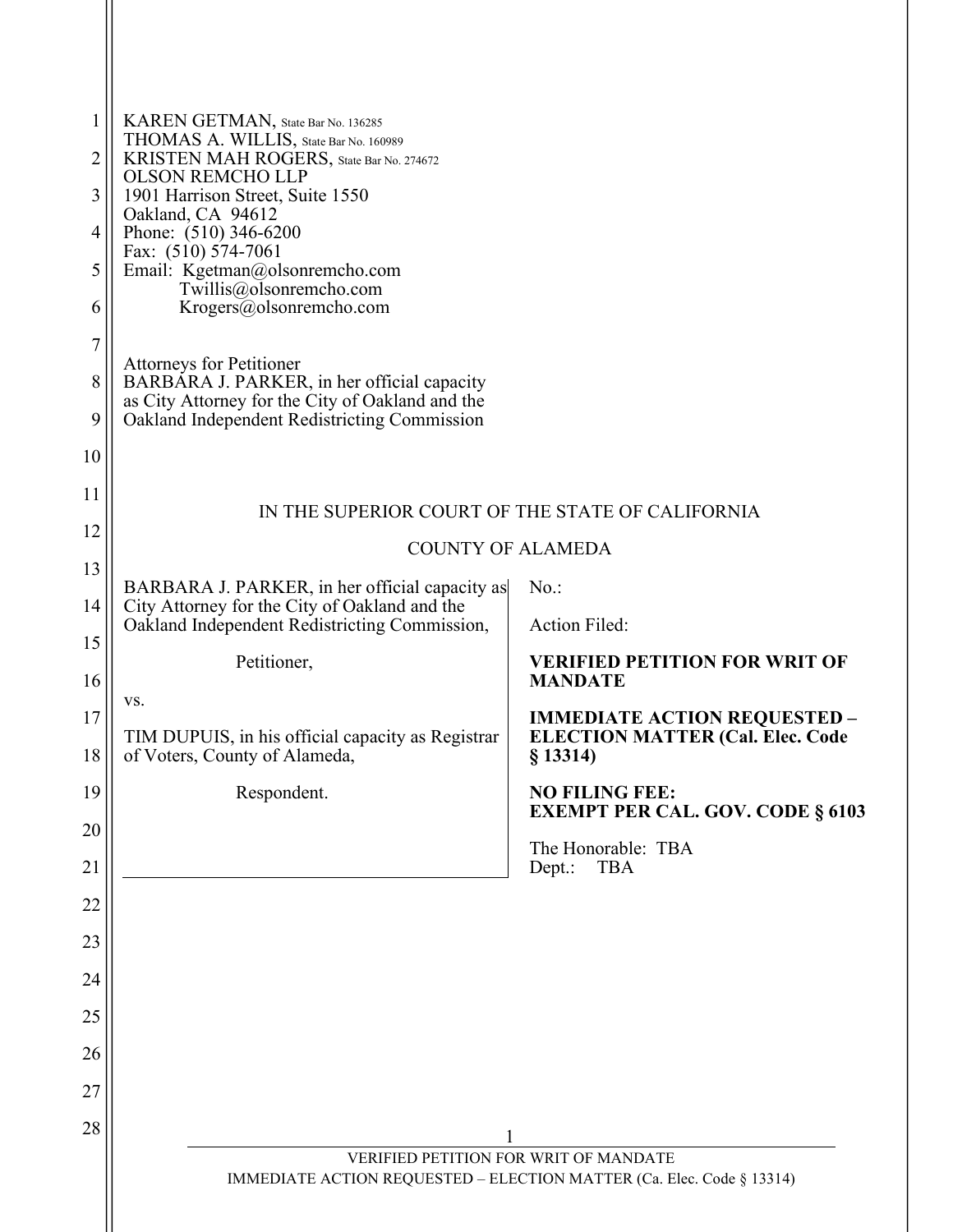Petitioner BARBARA J. PARKER, in her official capacity as City Attorney for the City of Oakland and the Oakland Independent Redistricting Commission, alleges as follows:

#### **INTRODUCTION**

In 2014, Oakland voters approved a Charter amendment establishing a thirteen-member Independent Redistricting Commission that would be responsible for redrawing the boundaries of the seven City Council and Oakland Unified School Board districts every ten years after the decennial census. City of Oakland Charter, § 220 [hereafter "Charter"].

The current Commission tasked with redrawing those lines for the next decade was formed in late August, 2020 and met for the first time on October 14, 2020. Since then, the Commission has undertaken its work in an open and transparent manner and has encouraged public participation at every stage. In the last fourteen months, the Commission has held dozens of public meetings and workshops, including ten public hearings at which the Commission received public comment on draft maps. Throughout the Commission's work, many dozens of people participated in public hearings and meetings, and over a hundred unique speakers provided testimony. The Commission received more than a thousand pages of written feedback from the public, and multiple draft maps were submitted by the public. Since September 2021, when usable census data became available, the Commission has drafted, reviewed and revised nearly a dozen of its own draft maps, and conducted 12 meetings and seven workshops in an attempt to refine and adopt a final draft map.

Despite these exhaustive and good faith efforts, the Commission thus far has not been able to adopt a final plan with the requisite super-majority vote (9 of 13 Commissioners must agree on the final plan), and it did not meet the deadline set forth in the Charter to adopt a final plan by December 31, 2021. Charter, § 220(G). In the event the Commission fails to adopt a plan by December 31, the Charter requires that the City Attorney "immediately petition state court for an order prescribing the boundary lines of the districts." *Id.* § 220(G)(2). Importantly, a court-ordered plan is meant to be temporary only, and used only "until a final plan is adopted by the commission to replace it." *Id.*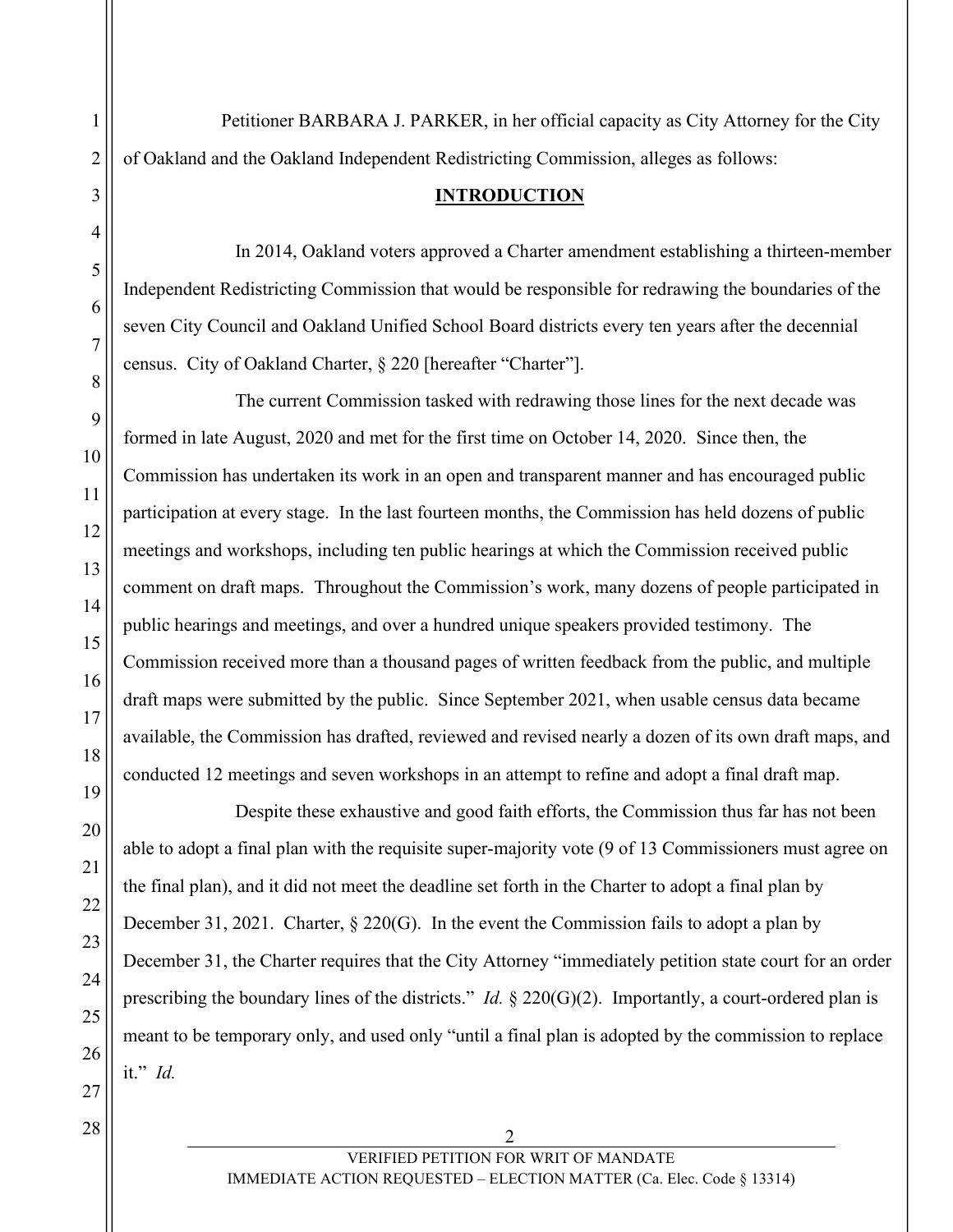1 2 3 4 Therefore, as required by the Charter, Petitioner brings this action in her official capacity as City Attorney and counsel for the Commission to seek an order by the court to prescribe an interim redistricting plan for the City Council and School Board districts that must be used by Respondent TIM DUPUIS, the Alameda County Registrar, until the Commission adopts a final plan.

5 6 7 8 9 10 11 However, as described in more detail below, Petitioner requests that the court not take any immediate action to begin the process of deciding on an appropriate interim plan. There is still time for the Commission to adopt a plan well before the next municipal election. The City's next municipal election, at which new redistricted boundaries will be used, is November 8, 2022. As a practical matter, the County Registrar does not need the new plan for the November election until April 17, 2022 -- that is the date the Legislature has set as the deadline for all municipalities to adopt their new plans if they have November 2022 elections, like Oakland does.

12 13 14 15 16 17 18 19 20 21 22 23 24 25 Therefore, given the well-established legal principle that redistricting plans drawn by a jurisdiction's legislative body must be given deference over any judicially created plan, a principle underscored by the Oakland Charter provision stating that any court-imposed plan is only temporary until the Commission adopts a final plan, Petitioner requests that the court refrain from taking any steps to prescribe a redistricting plan for at least another month. The Commission is still meeting and attempting to adopt a final plan. If the Commission still has not adopted a final plan by early February 2022, Petitioner will then file a motion asking the court to prescribe a plan at that time; in that event, Petitioner intends to propose that the court adopt the plan that has the support of the largest number of Commissioners at that time, provided that such majority-support is discernable and provided the plan is in compliance with the redistricting criteria set forth in the Charter. That plan then would be used by Respondent DUPUIS in the event the Commission does not adopt a final plan by April 17, 2022. That schedule will provide the court sufficient time to prescribe a plan by April 17, 2022, thereby ensuring that the City will have a new redistricting plan that complies with all federal, state, and local laws in time for the City's November 2022 municipal elections.

26 / / /

/ / /

27

 $\begin{array}{|c|c|c|c|c|}\n\hline\n28 & 3 \\
\hline\n\end{array}$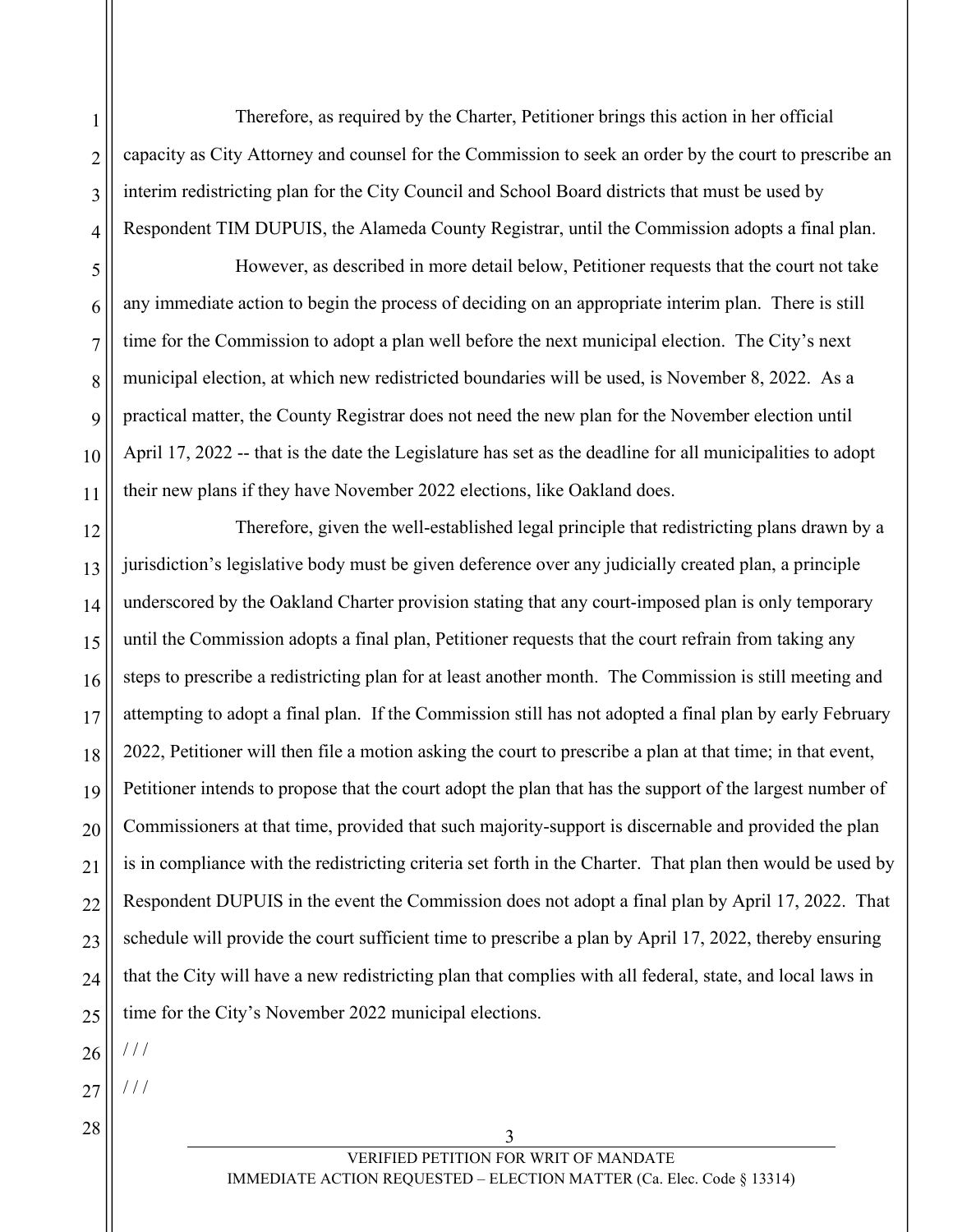1

#### **PARTIES**

2 3 4 5 6 7 8 9 10 11 12 13 14 15 16 17 18 19 20 21 22 23 24 25 26 27  $\begin{array}{|c|c|c|c|c|}\n\hline\n28 & 4 \\
\hline\n\end{array}$ VERIFIED PETITION FOR WRIT OF MANDATE 1. Petitioner BARBARA J. PARKER is the City Attorney of the City of Oakland, and brings this action in her official capacity. The City Attorney is an elected position with a fouryear term. Petitioner was first appointed to the office of City Attorney to complete the term of the first elected City Attorney, and subsequently was elected to four-year terms in 2012, 2016 and 2020. Under the City of Oakland Charter, the City Attorney serves as counsel to the Mayor, City Council, and each department of the City, except those specifically allowed separate counsel by the Charter. Charter § 401. The City Attorney advises all officers, boards, commissions, and other agencies of the City on legal matters, and acts as counsel on behalf of the City or any of its officers, boards, commissions, or other agencies in litigation involving any of them in their official capacity. *Id.* § 401(6). Under section 220 of the Charter, the City Attorney serves as legal counsel to the Independent Redistricting Commission, a thirteen-member body established by the Charter. The Commission is charged with adjusting the boundary lines of the seven City Council districts and the seven Oakland Unified School Board districts in conformance with the criteria and procedures set forth in the Charter. *Id*. § 220. At least nine of thirteen Commissioners must approve the final district plan for it to be in effect. *Id.* § 220(D)(3). The Commission has been undertaking an exhaustive and transparent redistricting process but despite its good faith efforts, did not adopt a final plan by the December 31, 2021 deadline provided for in the Charter. *Id.* § 220(G)(2). The City Attorney is required by the Charter to "petition state court for an order prescribing the boundary lines of the districts" in the event the Commission has not adopted a final plan by December 31, 2021. *Id.* 2. Respondent TIM DUPUIS is the Registrar of Voters of Alameda County and is sued in his official capacity. Pursuant to an agreement with the City of Oakland, the Alameda County Registrar of Voters administers the City's elections. As a result, Respondent DUPUIS oversees the administration of Oakland's City Council and School Board elections, which will next occur on November 8, 2022.  $//$ / / /

IMMEDIATE ACTION REQUESTED – ELECTION MATTER (Ca. Elec. Code § 13314)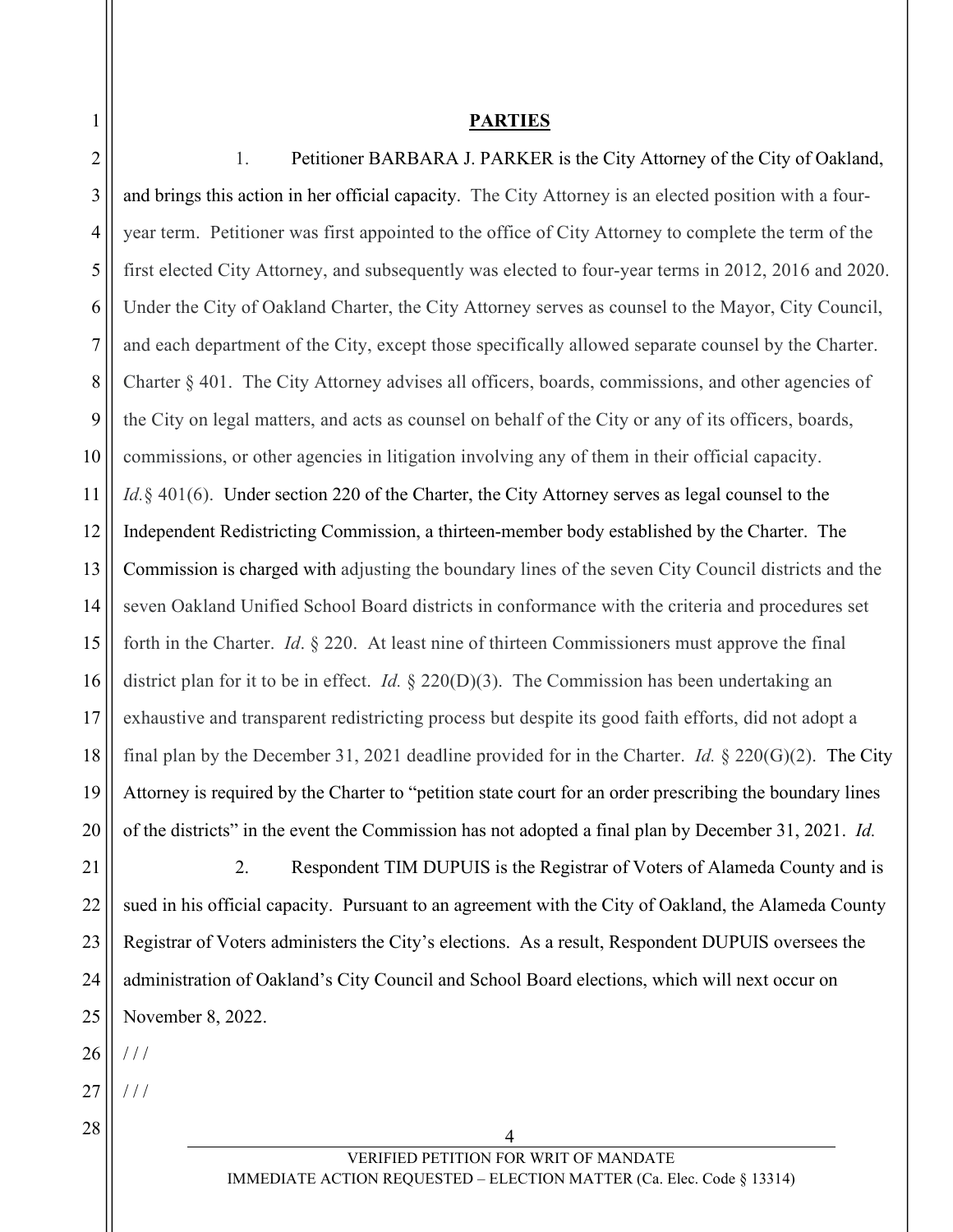# **JURISDICTION AND VENUE**

| $\sqrt{2}$      |                                                                                                                       |  |
|-----------------|-----------------------------------------------------------------------------------------------------------------------|--|
| 3               | This Court has jurisdiction over this action under Code of Civil Procedure<br>3.                                      |  |
|                 | sections 1085 and 1086 and Elections Code section 13314. Petitioner is entitled to a writ of mandate                  |  |
| $\overline{4}$  | because the Oakland Charter imposes on Petitioner a mandatory duty to seek a court order prescribing                  |  |
| 5               | the boundary lines of council and school board districts if the Commission has not adopted a final plan               |  |
| 6               | by December 31, 2021. Charter § 220(G)(2). Petitioner seeks an order to ensure that a new plan that                   |  |
| $\tau$          | complies with all federal, state and local laws is in place for the City's November 8, 2022, general                  |  |
| 8               | municipal election. Petitioner does not have a plain, speedy, and adequate remedy in the ordinary                     |  |
| 9               | course of law. If this Court does not act and the Commission has not adopted a final plan by April 17,                |  |
| 10              | 2022, the City will not have in place a redistricting plan for the City's next municipal election that                |  |
| 11              | complies with federal, state, and local law. In addition to having jurisdiction under Code of Civil                   |  |
| 12              | Procedure sections 1085 and 1086, this Court also has jurisdiction under Elections Code section 13314.                |  |
| 13              | Petitioner is an elector of the City and if a writ of mandate is not issued, an error will occur by not               |  |
| 14              | having legally compliant districting plans in place for the City's municipal general election on                      |  |
| 15              | November 8, 2022. Issuance of a writ will not substantially interfere with the conduct of the election                |  |
| 16<br>17        | provided that the court issues an order prescribing final plans by April 17, 2022.                                    |  |
| 18              | 4.<br>Venue is proper under Code of Civil Procedure section 393 because the events                                    |  |
| 19              | and actions of Respondent giving rise to the claims alleged herein occur in Alameda County.                           |  |
| 20              | <b>FACTUAL ALLEGATIONS</b>                                                                                            |  |
| $\overline{21}$ | <b>Measure DD and the Oakland Independent Redistricting Commission</b><br>A.                                          |  |
| 22              |                                                                                                                       |  |
| 23              | 5.<br>The Oakland City Council consists of eight Council members, seven of whom                                       |  |
| 24              | are nominated by district and one of whom is elected at-large. Charter §§ 200 & 203. The Mayor is                     |  |
| 25              | not a member of the Council, but has a vote on the Council if the Council members are evenly                          |  |
| 26              | divided on a matter. <i>Id.</i> $\S$ 200.                                                                             |  |
|                 | The Oakland Unified School District Board of Education consists of seven<br>6.                                        |  |
| 27<br>28        | District School Directors, all of whom are nominated by district. <i>Id.</i> § 404.                                   |  |
|                 | 5                                                                                                                     |  |
|                 | VERIFIED PETITION FOR WRIT OF MANDATE<br><b>IMMEDIATE ACTION REQUESTED – ELECTION MATTER (Ca. Elec. Code § 13314)</b> |  |

1

 $\frac{1}{2}$ 

 $\mathsf{||}$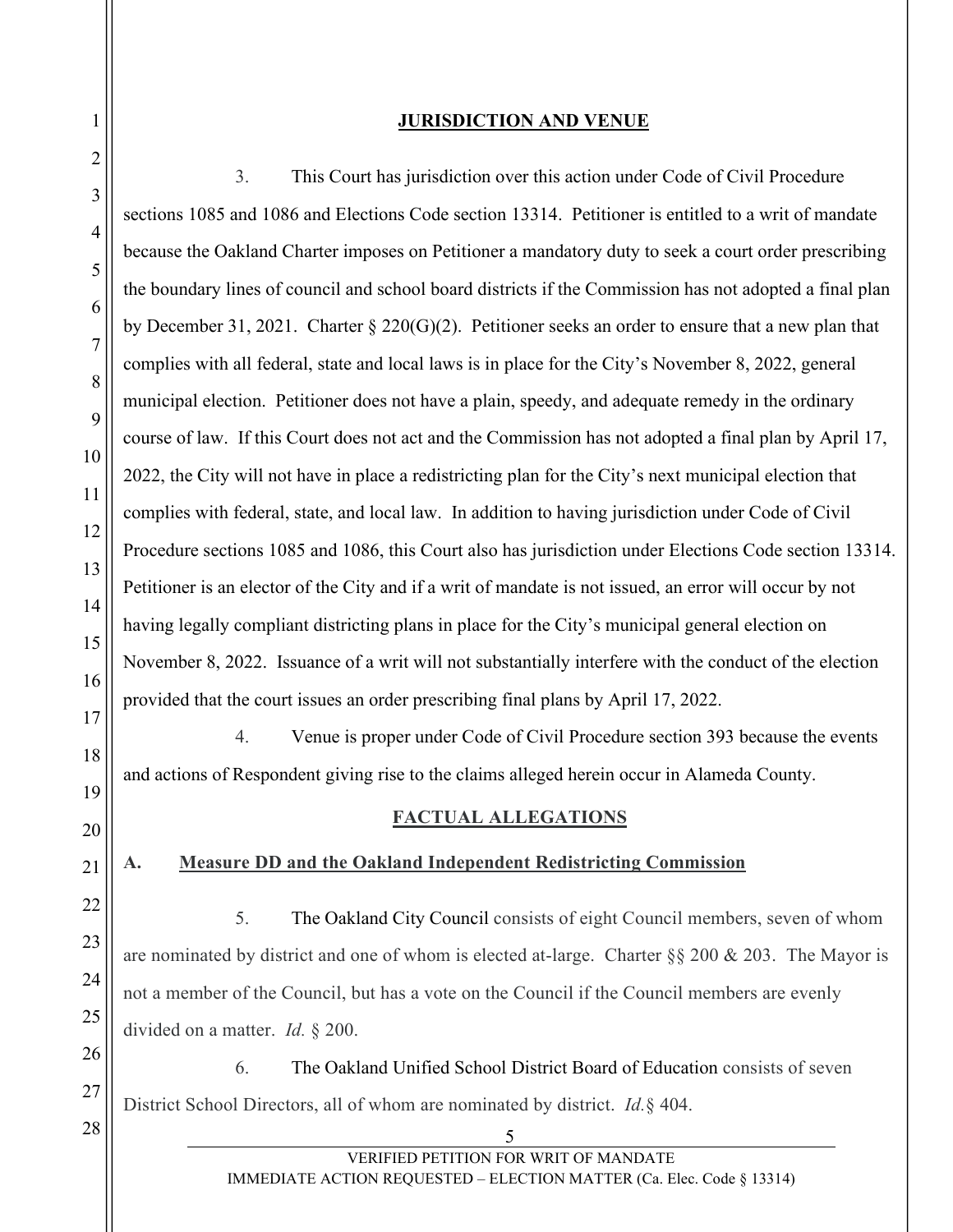1 2 3 4 5 6 7 7. The City is required to redistrict the City Council and School Board districts every ten years following the release of the federal decennial census to ensure the districts are equal as possible in population and comply with all federal, state and City redistricting laws. Historically, the City Council performed this duty but in 2014 the City Council placed on the ballot and the voters approved Measure DD, which established a thirteen-member Independent Redistricting Commission to redistrict Council and School Board district boundaries beginning in 2021. Measure DD was approved by a wide margin, with 61.45% Yes votes and 38.55% No votes.

8 9 10 11 8. Measure DD established, among other things, the qualifications and selection process for commissioners, the redistricting criteria that adopted plans must follow, and the applicable laws that apply to the conduct of the Commission's business. Measure DD's provisions are codified in Charter section 220.

12 13 14 15 16 9. The Charter requires the Commission to (1) conduct an open and transparent process enabling full public consideration of and comment on the drawing of district lines; (2) draw district lines according to the redistricting criteria specified in section 220 of the Charter; and (3) conduct itself with integrity and fairness. Charter  $\S 220(C)$ . The Commission was selected and formed on August 27, 2020, and met for the first time on October 14, 2020.

17

10. The City Attorney serves as legal counsel to the Commission. Charter § 220(H).

18 19 20 21 22 23 24 25 26 11. The Charter requires that the Commission adopt "a final plan for the City of Oakland specifically describing the district boundaries for each of the council and school districts" by December 31, 2021. Charter § 220(G). The final plan must be approved by at least nine of the thirteen Commission members. *Id.* § 220(D)(3). The Charter further states that if the Commission does not adopt a final plan by December 31, 2021, "the City Attorney for the City of Oakland shall immediately petition state court for an order prescribing the boundary lines of the districts in accordance with the redistricting criteria and requirements set forth in this Section. The plan prescribed by the court shall be used for all subsequent City Council elections until a final plan is adopted by the commission to replace it." *Id*. § 220(G)(2).

27 / / /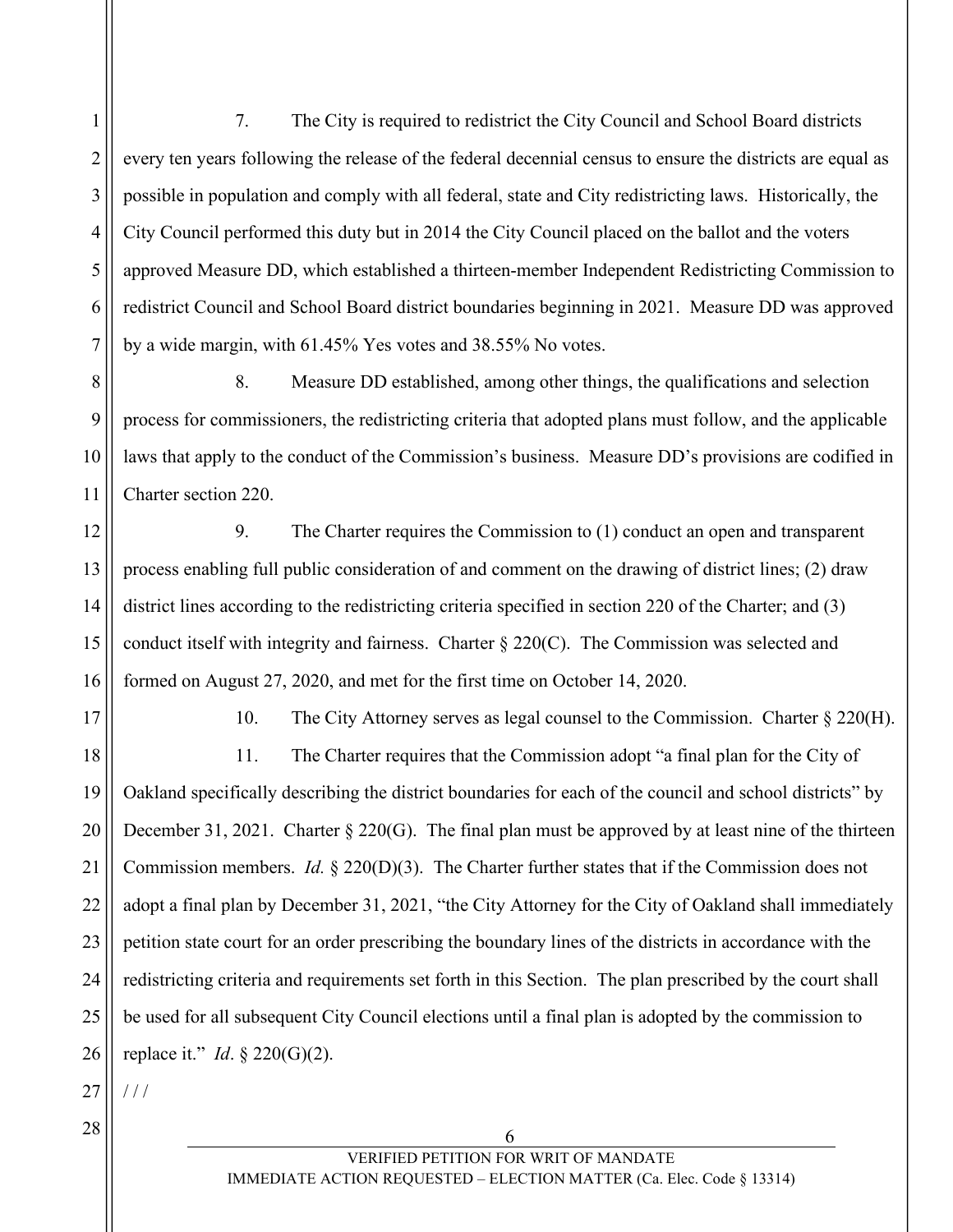1

2

3

4

5

# **B. The Independent Redistricting Commission's Efforts to Adopt a Final Plan**

12. The thirteen members of the current Commission were selected by August 27, 2020 and the Commission held its first meeting on October 14, 2020. Since then, the Commission has undertaken extensive outreach efforts to encourage public participation, hired a demographer to assist the commission with drawing lines, and held 33 public meetings and workshops, including ten public hearings at which the Commission received public comment about draft maps. *See generally* City of Oakland, Meetings for Redistricting Commission, found at [https://www.oaklandca.gov/boards](https://www.oaklandca.gov/boards-commissions/redistricting-commission/meetings)[commissions/redistricting-commission/meetings.](https://www.oaklandca.gov/boards-commissions/redistricting-commission/meetings)

13. In order to encourage public participation and transparency, the Commission also established dedicated website pages on the City's website that provide information about the redistricting process, and serves as a hub where all information about public resources, draft maps, Commission meetings, and public comments are posted. *See* City of Oakland, Redistricting Commission, found at [https:///www.oaklandca.gov/boards-commissions/redistricting-commision.](https://www.oaklandca.gov/boards-commissions/redistricting-commision) The Commission also created an online survey for the public, provided an online comment process for the public to provide information about communities of interest, and established an online tool that members of the public could use to draw and submit their own draft maps. *Id*.

14. Throughout the Commission's work, many dozens of people participated in public hearings and special meetings and more than 100 speakers provided testimony. The Commission received more than 1,100 pages of written feedback from the public, and multiple draft maps.

 $\begin{array}{c|c|c|c|c} \hline \rule{0pt}{1.2ex} & \rule{0pt}{1.2ex} & \rule{0pt}{1.2ex} & \rule{0pt}{1.2ex} & \rule{0pt}{1.2ex} & \rule{0pt}{1.2ex} & \rule{0pt}{1.2ex} & \rule{0pt}{1.2ex} & \rule{0pt}{1.2ex} & \rule{0pt}{1.2ex} & \rule{0pt}{1.2ex} & \rule{0pt}{1.2ex} & \rule{0pt}{1.2ex} & \rule{0pt}{1.2ex} & \rule{0pt}{1.2ex} & \rule{0pt}{1.2ex} & \rule{0pt}{1.2ex$ 15. At its meeting on September 8, 2021, the Commission directed the demographer to draw four draft maps (designated as Draft Maps A through D) for consideration. Those maps were posted on the Commission's website on October 11, 2021. City of Oakland, District Map Proposals, found at [https://www.oaklandca.gov/topics/district-map-proposals.](https://www.oaklandca.gov/topics/district-map-proposals) Those draft maps were considered at subsequent meetings. In addition, on November 1, the Commission requested that the demographer draft four new maps (designated as Draft Maps E through H), which were posted on November 10, 2021. *Id.* Those draft maps were considered at subsequent meetings. On November 16, the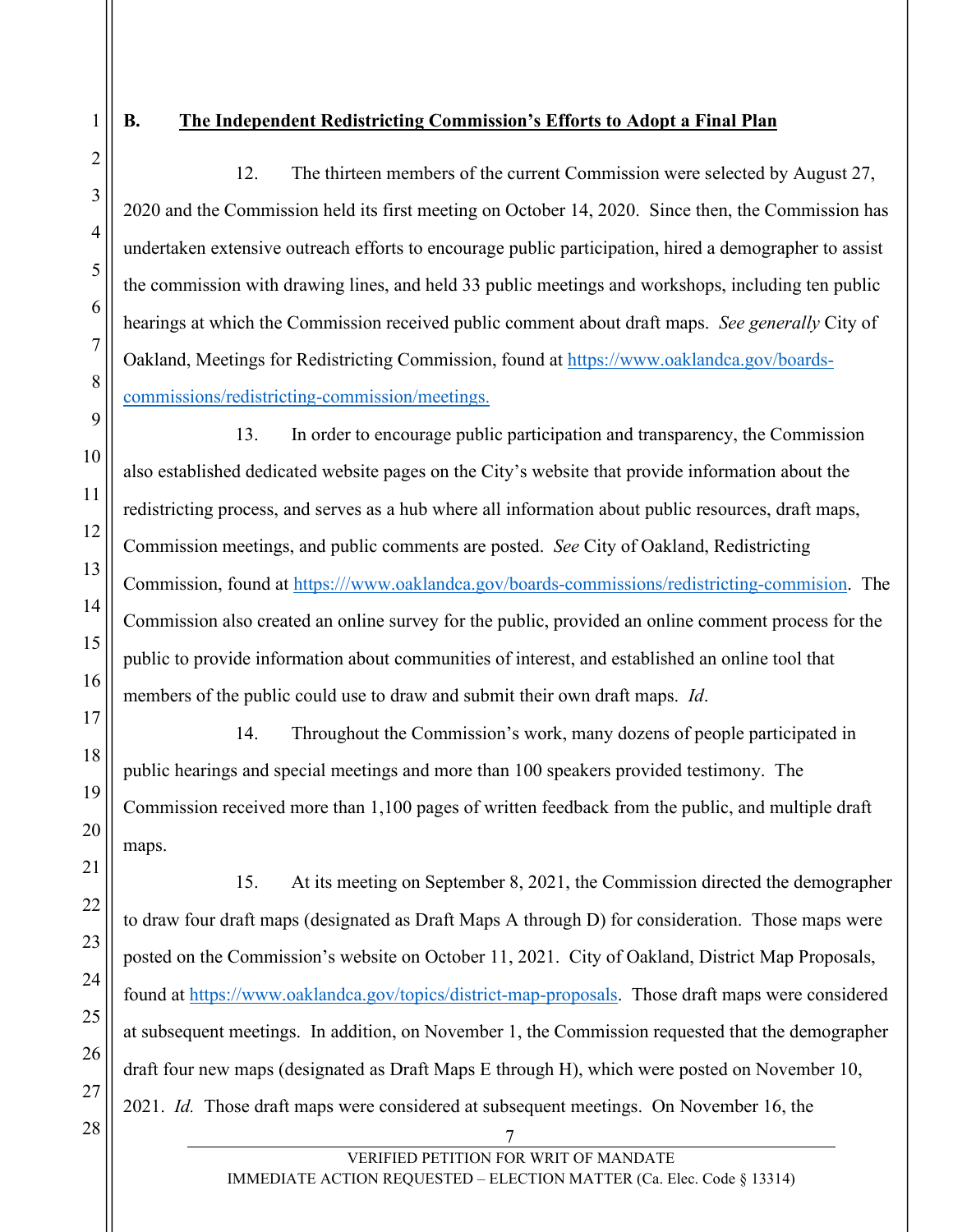1 2 3 4 5 6 7 Commission requested that the demographer draft three additional draft maps (designated as Draft Maps K through I), and those were posted on November 29. *Id.* In addition, the Commission discussed and considered a number of publicly-submitted maps and asked that the consultants incorporate features of those maps into the Commission's own draft maps. From November 30 through December 30, 2021, the Commission held five meetings and two workshops to receive public input on the draft maps and attempt to agree on a final plan that could receive nine votes as required by the Charter.

8 9 10 11 12 16. In October, the Commission sought advice from Petitioner's office as to whether it could extend the deadline to adopt a plan past the Charter-imposed deadline of December 31. On November 5, 2021, the City Attorney's office issued a public legal opinion concluding that the "Charter does not authorize the Redistricting Commission, Council, Mayor, City Administrator or any other person or entity to extend the deadline."

13

14

17. On December 13, 2021, the Commission voted to advance two maps, neither of which had approval from the requisite super-majority of Commissioners.

15 16 17 18 18. Despite these exhaustive and good faith efforts, the Commission was unable to adopt a final plan by December 31, 2021. The Commission, however, is continuing to meet in an effort to adopt a final plan. It met on January 6, 2022, but again did not reach the requisite supermajority approval on a final plan. The Commission intends to continue meeting.

19

**C. The Proposed Remedy** 

20 21 22 23 24 19. Petitioner brings this petition in her official capacity as City Attorney and as required by the City Charter for a writ of mandate seeking "an order prescribing the boundary lines of the districts in accordance with the redistricting criteria and requirements set forth in [the Charter]." Charter  $\S 220(G)(2)$ . Under the Charter, the plan prescribed by the court shall be used for subsequent elections "until a final plan is adopted by the commission to replace it." *Id*.

25 26 27 20. Although the Charter imposes a deadline of December 31, 2021 on the Commission, in practical terms, adoption of a final plan by that date is not necessary for the effective administration of the City's next municipal election.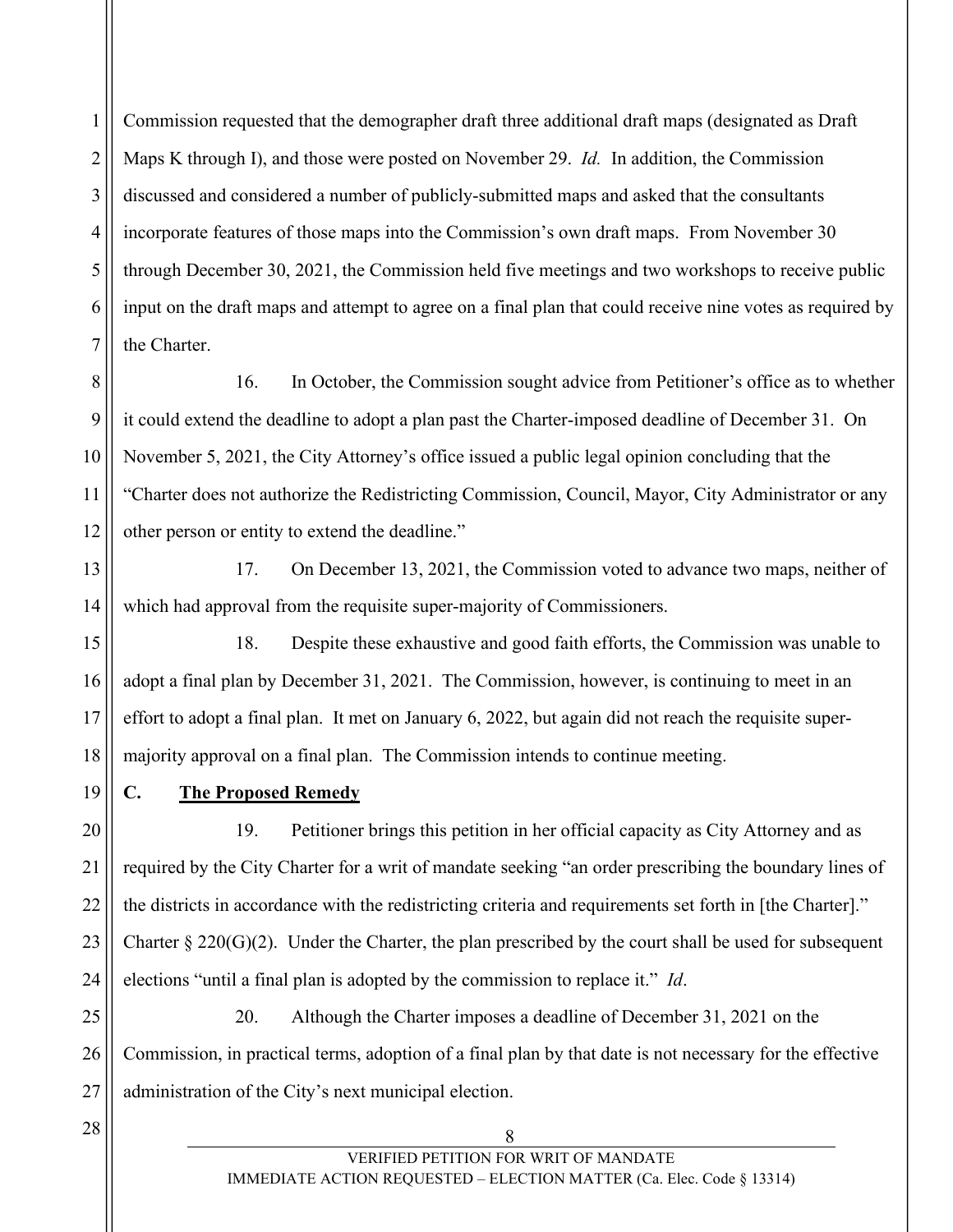1 2 3 4 5 6 21. The City's next election for council members and school board directors will not be held until November 8, 2022, at which time the even-numbered districts (2, 4, and 6) of both bodies will be up for election. The council and school board elections are conducted by ranked choice voting, also known as instant runoff voting. Charter  $\S 1105$ . As a result, the City does not have June primary elections for those offices, and the boundaries for the new districts are not needed for election purposes until preparations commence for the City's general municipal election on November 8, 2022.

7 8 9 10 11 12 13 14 15 16 22. The State FAIR MAPS Act, which generally governs the redistricting process for counties and cities, including charter cities like Oakland, requires that all municipal redistricting plans be adopted no later than 205 days before the city's next regular election, if the city does not have a regular election occurring after January 1, 2022 and before July 1, 2022. Cal. Elec. Code § 21622(a)(3). Thus, cities like Oakland that have their next municipal election on November 8, 2022, may adopt final redistricting plans at any time up to and including April 17, 2022. Although that deadline does not apply to charter cities like Oakland that have adopted a different redistricting deadline by ordinance or charter (*see id.* § 21622(b)), it demonstrates that county registrars and other elections officials that administer elections will be accepting new municipal redistricting plans up to April [1](#page-12-0)7, 2022 for use in the November 2022 election.<sup>1</sup>

17 18 19 20 21 22 23. Further, adopting and implementing a new plan by April 17, 2022, will not disrupt the ability of candidates for council and school district offices to qualify for and file the necessary paperwork for those elections. Candidates must be residents of the district from which they are running for thirty days immediately preceding their nomination or appointment. Charter  $\S 201$ . Nomination documents will not even be available for candidates for those offices to pick up and begin circulating until July 18, 2022. Cal. Elec. Code § 10220.

23 24 25 24. In sum, as a practical matter, there is no need to have a redistricting plan adopted until April 17, 2022. As a result, Petitioner requests that the court refrain from taking any immediate action to prescribe a plan, and give the Commission additional time to adopt a final plan.

<span id="page-12-0"></span>26 27 1 The only other relevant deadline regarding the use of new redistricting plans is Elections Code section 12262, which states that jurisdictional boundary changes occurring less than 125 days before an election shall not be effective for purposes of that election.

 $\begin{array}{c|c|c|c|c} \hline 28 & 9 \end{array}$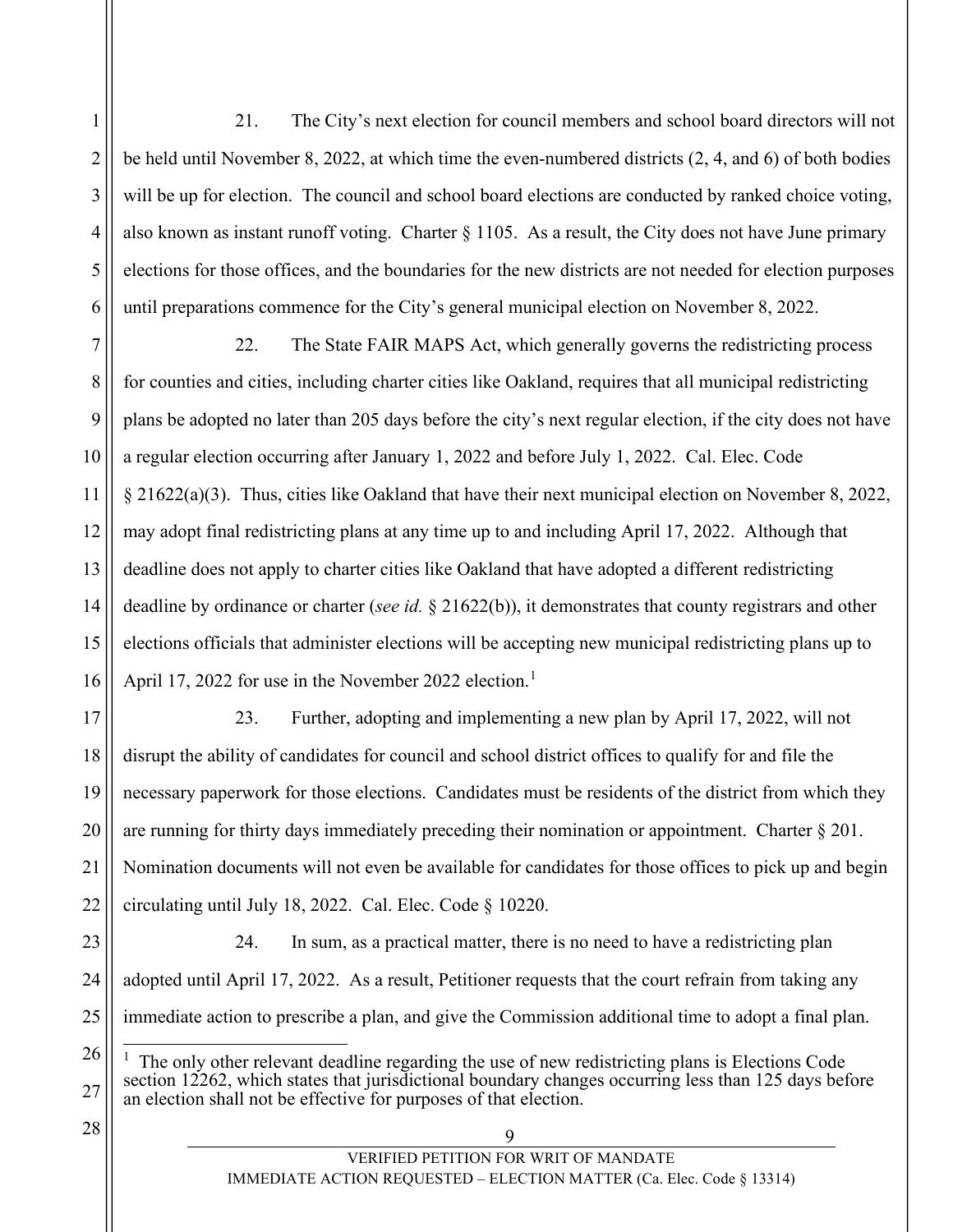1 2 3 4 5 6 7 8 9 10 The Commission is continuing to meet in an effort to adopt a final plan in time for the City's next elections. If the Commission adopts a final plan by April 17 that complies with the criteria set forth in the Charter, there will be no need for a court-ordered plan. At the same time, the court will need some time to begin the process of familiarizing itself with this issue, hold a hearing, and then order a plan in place, all of which must occur by April 17, 2022 to ensure the City has a lawful plan in place for the City's November [2](#page-13-0)022 general municipal election.<sup>2</sup> Therefore, if the Commission has not adopted a final plan by the end of January, Petitioner intends to file a motion in February of 2022 seeking a court order prescribing a final plan that will be in effect as of April 17 if the Commission has not adopted a final plan by then. Conversely, if the Commission adopts a final plan by the end of January, Petitioner will seek to dismiss this case as moot.

11 12 13 14 15 25. Under that proposed schedule, if Petitioner files a motion in early February, the remedy Petitioner will seek is an order adopting a plan that Respondent DUPUIS must use that complies with the criteria in the Charter and is consistent with the plan preferred by the largest number of Commissioners at the time, provided that such majority-support is discernable and provided the plan is in compliance with the redistricting criteria set forth in the Charter.

16 17 18 19 20 26. Such a remedy is supported by both the plain text of the Charter and wellestablished legal principles. The Charter expressly favors a map approved by the Commission over a court-imposed remedy, and a court-imposed plan is to be used only as an interim solution of last resort. Specifically, the Charter states that a court-imposed plan shall only remain in place until a "final plan is adopted by the commission to replace it." Charter  $\S 220(G)(2)$ .

21 / / /

- 22  $/$  /  $/$
- 23  $//$
- 24  $//$
- 25

<span id="page-13-0"></span>26 27 2 The City cannot simply revert back to the existing boundaries because, in light of the new census data, those districts do not have equal population as required by the Unites States Constitution. Further those boundaries, which were drawn in 2011, were not drawn in accordance with the districting criteria established by Measure DD, which was adopted in 2014.

 $\begin{array}{c|c|c|c|c} \hline 28 & 10 \end{array}$ 

VERIFIED PETITION FOR WRIT OF MANDATE IMMEDIATE ACTION REQUESTED – ELECTION MATTER (Ca. Elec. Code § 13314)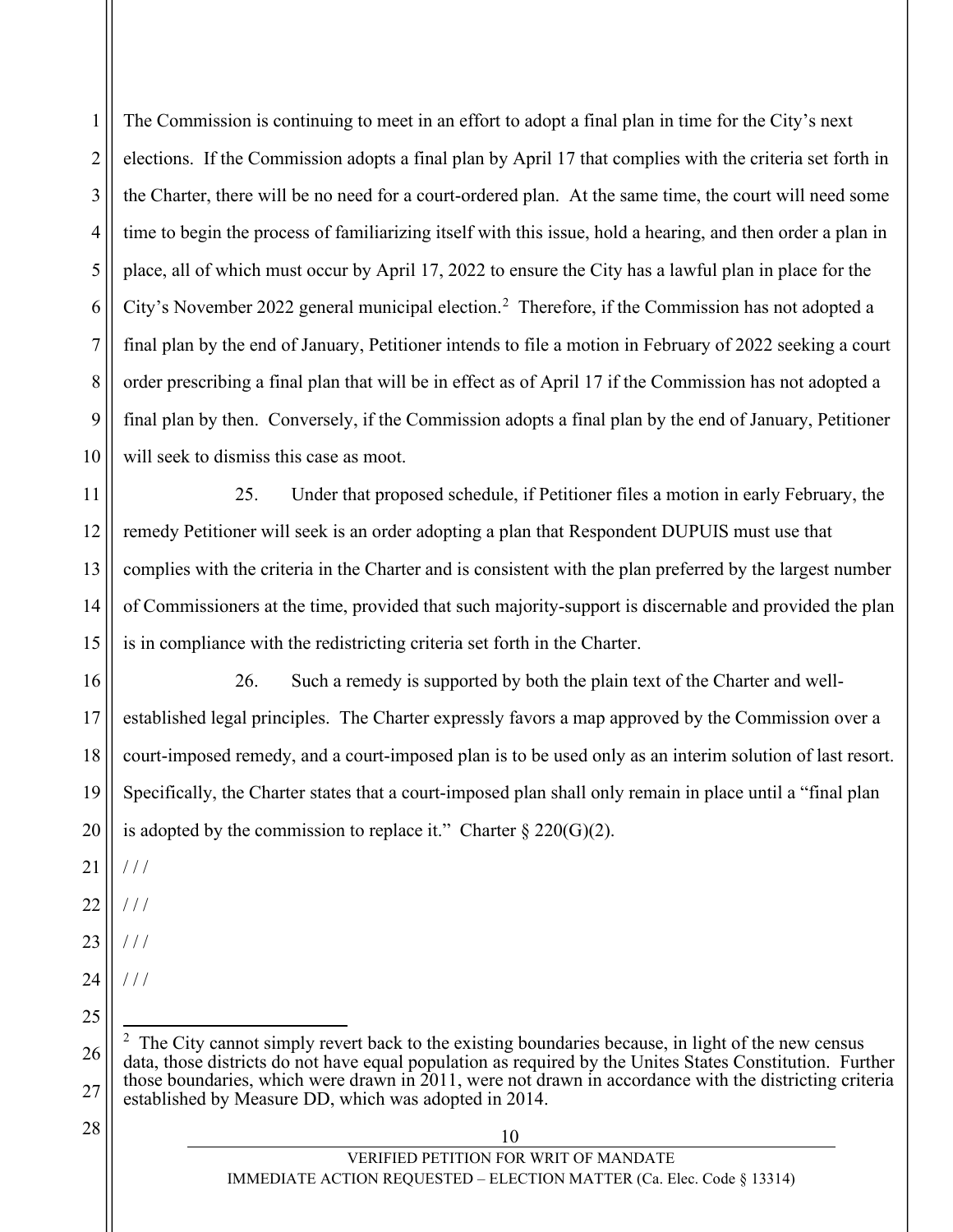<span id="page-14-0"></span>

| $\mathbf{1}$   | The Charter is consistent with the well-established legal principle that<br>27.                                                                                                                              |  |  |
|----------------|--------------------------------------------------------------------------------------------------------------------------------------------------------------------------------------------------------------|--|--|
| $\overline{c}$ | redistricting plans drawn by the designated legislative body (or independent redistricting commission) <sup>3</sup>                                                                                          |  |  |
| 3              | of a jurisdiction are strongly favored over a court-imposed remedy since redistricting is a                                                                                                                  |  |  |
| 4              | quintessentially legislative function. A court must give a jurisdiction the first opportunity to suggest a                                                                                                   |  |  |
| 5              | legally acceptable remedial plan, based on the theory that the judiciary should not intrude on legislative                                                                                                   |  |  |
| 6              | policy any more than necessary. White v. Weiser, 412 U.S. 783, 794-795 (1973); Upham v. Seamon,                                                                                                              |  |  |
| $\overline{7}$ | 456 U.S. 37, 41 (1982). A court must defer to the choice of the jurisdiction's legislative body so long                                                                                                      |  |  |
| $8\,$          | as it meets legal requirements, and a court may not substitute its own remedial plan for a jurisdiction's                                                                                                    |  |  |
| 9              | plan, even if it believes another plan would be better. These principals of deference apply equally to                                                                                                       |  |  |
| 10             | local legislative bodies. See, e.g., Harper v. City of Chicago Heights, 223 F.3d 593, 601-603                                                                                                                |  |  |
| 11             | (7th Cir. 2000).                                                                                                                                                                                             |  |  |
| 12             | The California Supreme Court has determined that an exceedingly high degree<br>28.                                                                                                                           |  |  |
| 13             | of judicial deference must be accorded to a jurisdiction's preferred plan.                                                                                                                                   |  |  |
| 14             | On every occasion on which our Supreme Court has been compelled to enter the                                                                                                                                 |  |  |
| 15             | reapportionment fray, it has indicated that the policies of "judicial restraint and<br>deference to the Legislature" are applicable. (citation) Indeed, as a practical matter, it                            |  |  |
| 16             | would be very difficult to fairly consider challenges to a reapportionment scheme<br>without according deference to the Legislature. The decision in <i>Wilson v. Eu</i> (1992)                              |  |  |
| 17             | 1 Cal. 4th 707 demonstrates the inherent difficulty and necessary give and take that<br>goes into developing reapportionment plan. Quoting its opinion in Legislature v.                                     |  |  |
| 18             | Reinecke (1973) 10 Cal. 3d 396, 403, the Supreme Court notes that redrawing specific                                                                                                                         |  |  |
| 19             | district lines to "achieve possibly more reasonable results" runs "the serious risk of<br>creating undesirable side effects that could not be foreseen from a judicial                                       |  |  |
| 20             | perspective."" (citation)                                                                                                                                                                                    |  |  |
| 21             | Nadler v. Schwarzenegger, 137 Cal. App. 4th 1327, 1338 (2006).                                                                                                                                               |  |  |
| 22             | There are, moreover, strong reasons to believe voters would not have preferred                                                                                                                               |  |  |
| 23             | deploying this backstop—and thereby transferring primary responsibility for<br>redistricting from the Commission to this court—to employing the usual redistricting                                          |  |  |
| 24             |                                                                                                                                                                                                              |  |  |
| 25             | See Arizona State Legislature v. Arizona Independent Redistricting Commission, 576 U.S. 787<br>(2015) (redistricting involves lawmaking in its essential features and most important aspect, and that        |  |  |
| 26             | can be done in accordance with the method which the State has prescribed for legislative enactments).<br>The Legislature has approved and encouraged local jurisdictions to undertake redistricting through  |  |  |
| 27             | independent commissions. See, e.g., Cal. Elec. Code $\S 23001$ . The Charter provides that the<br>districting plan adopted by the Commission "shall have the force and effect of law." Charter $\S 202(G)$ . |  |  |
| 28             | 11                                                                                                                                                                                                           |  |  |
|                | VERIFIED PETITION FOR WRIT OF MANDATE<br><b>IMMEDIATE ACTION REQUESTED – ELECTION MATTER (Ca. Elec. Code § 13314)</b>                                                                                        |  |  |
|                |                                                                                                                                                                                                              |  |  |
|                |                                                                                                                                                                                                              |  |  |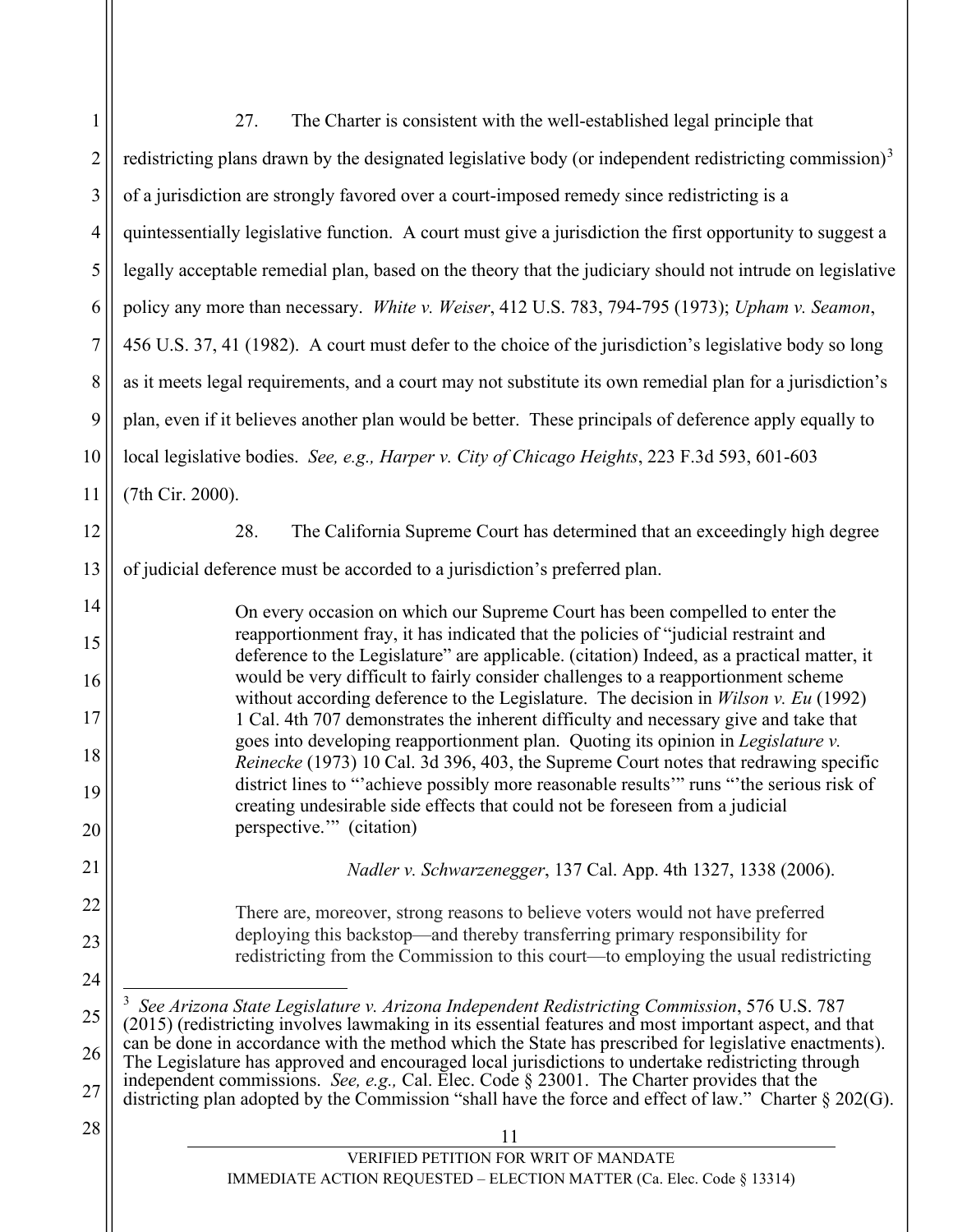| 2  | procedures on an adjusted timeline. The voters enacted Propositions 11 and 20 to<br>transfer the responsibility of drawing new district maps from the Legislature to an<br>independent panel of citizens. (citation) In so doing, the voters tasked this court with<br>redistricting only as a matter of last resort. (citation) For this court to undertake to |  |  |
|----|-----------------------------------------------------------------------------------------------------------------------------------------------------------------------------------------------------------------------------------------------------------------------------------------------------------------------------------------------------------------|--|--|
| 3  |                                                                                                                                                                                                                                                                                                                                                                 |  |  |
| 4  | draw maps in the first instance would both displace the role voters envisioned for the<br>Commission and preclude opportunities for the public to participate in the process as                                                                                                                                                                                 |  |  |
| 5  | the voters intended.                                                                                                                                                                                                                                                                                                                                            |  |  |
| 6  | Legislature of State of California v. Padilla, 9 Cal. 5th 867, 880 (2020).                                                                                                                                                                                                                                                                                      |  |  |
| 7  | 29.<br>In sum, redistricting plans proposed by the legislative body of the jurisdiction                                                                                                                                                                                                                                                                         |  |  |
| 8  | are preferred over court imposed plans, and must be accorded great deference. So strong is that                                                                                                                                                                                                                                                                 |  |  |
| 9  | principle of deference that courts must accept plans proffered by the jurisdiction over an alternative                                                                                                                                                                                                                                                          |  |  |
| 10 | court plan even if the legislative plan has not been adopted in compliance with all of the prerequisites                                                                                                                                                                                                                                                        |  |  |
| 11 | for adopting the plan or law. See Navajo Nation v. Arizona Independent Redistricting Commission,                                                                                                                                                                                                                                                                |  |  |
| 12 | 230 F.Supp.2d 998, 1008 (D. Ariz. 2002) ("the requirement of deference to a legislative plan exists                                                                                                                                                                                                                                                             |  |  |
| 13 | even in cases where the plan does not strictly comply with state law, particularly where there are                                                                                                                                                                                                                                                              |  |  |
| 14 | exigent circumstances"); see also Tallahassee Branch of NAACP v. Leon County, 827 F.2d 1436                                                                                                                                                                                                                                                                     |  |  |
| 15 | (11th Cir. 1987) (county plan entitled to deference though county enacted a remedial plan without a                                                                                                                                                                                                                                                             |  |  |
| 16 | referendum as required by state law).                                                                                                                                                                                                                                                                                                                           |  |  |
| 17 | <b>FIRST CAUSE OF ACTION</b>                                                                                                                                                                                                                                                                                                                                    |  |  |
| 18 | <b>WRIT OF MANDATE - CODE OF CIVIL PROCEDURE</b>                                                                                                                                                                                                                                                                                                                |  |  |
| 19 | <b>§§ 1085, 1086, ELECTIONS CODE § 13314</b><br><b>AND OAKLAND CITY CHARTER § 220</b>                                                                                                                                                                                                                                                                           |  |  |
| 20 | 30.<br>Petitioner hereby realleges and incorporates paragraphs 1 through 29 above as if                                                                                                                                                                                                                                                                         |  |  |
| 21 | fully set forth herein.                                                                                                                                                                                                                                                                                                                                         |  |  |
| 22 | 31.<br>Under Code of Civil Procedure sections 1085 and 1086, Elections Code                                                                                                                                                                                                                                                                                     |  |  |
| 23 | section 13314, and the Oakland City Charter section 220, the Court should issue a writ of mandate no                                                                                                                                                                                                                                                            |  |  |
| 24 | later than April 17, 2022, adopting a redistricting plan for Oakland city council and school board                                                                                                                                                                                                                                                              |  |  |
| 25 | director districts consistent with the plan preferred by the largest number of Commissioners at the time,                                                                                                                                                                                                                                                       |  |  |
| 26 | provided that such majority-support is discernable and provided the plan is in compliance with the                                                                                                                                                                                                                                                              |  |  |
| 27 | redistricting criteria set forth in the Charter, and commanding Respondent DUPUIS to use such plan                                                                                                                                                                                                                                                              |  |  |
| 28 | 12                                                                                                                                                                                                                                                                                                                                                              |  |  |
|    | VERIFIED PETITION FOR WRIT OF MANDATE<br><b>IMMEDIATE ACTION REQUESTED – ELECTION MATTER (Ca. Elec. Code § 13314)</b>                                                                                                                                                                                                                                           |  |  |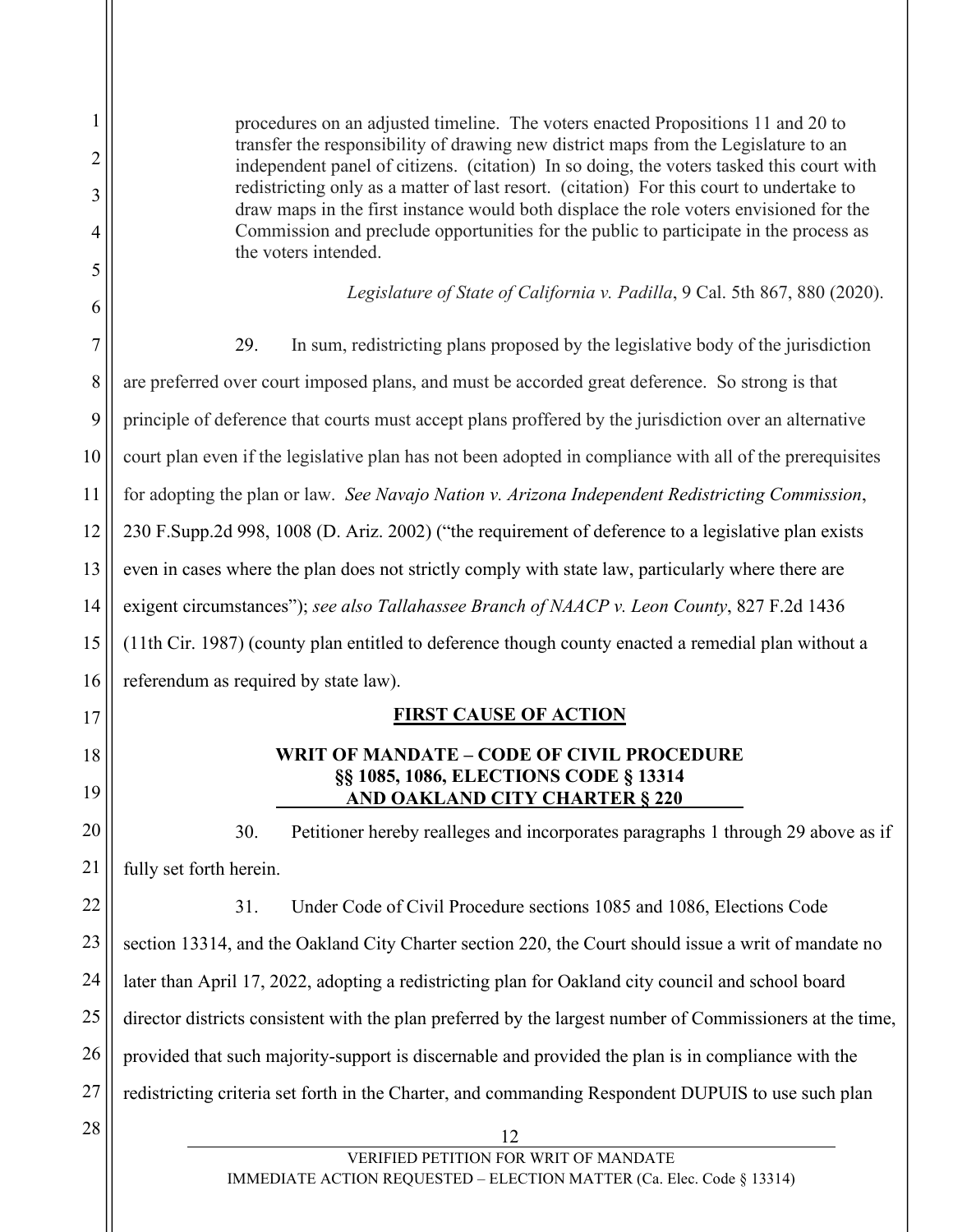1 2 3 4 5 for the November 8, 2022 municipal election. A writ should issue because the City must have a legal redistricting plan in place for its next general municipal election on November 8, 2022, and such a plan must be submitted to the County Registrar by April 17, 2022, in order to be used in the orderly administration of that election. **PRAYER FOR RELIEF** 

## WHEREFORE, petitioner prays for judgment as follows:

7 8 9 10 11 12 13 14 15 16 1. That this Court issue a writ of mandate pursuant to Code of Civil Procedure sections 1085 and 1086, Elections Code section 13314, and the Oakland City Charter section 220, no later than April 17, 2022, adopting a redistricting plan for Oakland city council and school board director districts that complies with the redistricting criteria of the Oakland Charter and that is most consistent with the desired plan of the largest number of Commissioners at that time, assuming such majority-support is discernible, and mandating that Respondent DUPUIS use such plan for the City's next general municipal election on November 8, 2022, unless the Commission adopts a final plan before April 17, 2022. A writ should issue because the City must have a legal redistricting plan in place for its next general municipal election on November 8, 2022, and pursuant to state law such a plan must be submitted on or before April 17, 2022.

17

18

19

20

21

22

23

24

25

26

27

6

2. That this Court grant such other, different, or further relief as the Court may deem just and proper.

Dated: January 7, 2022 QUOSON REMCHO LLP

By:

Thomas Willis

Attorneys for Petitioner BARBARA J. PARKER, in her official capacity as City Attorney for the City of Oakland